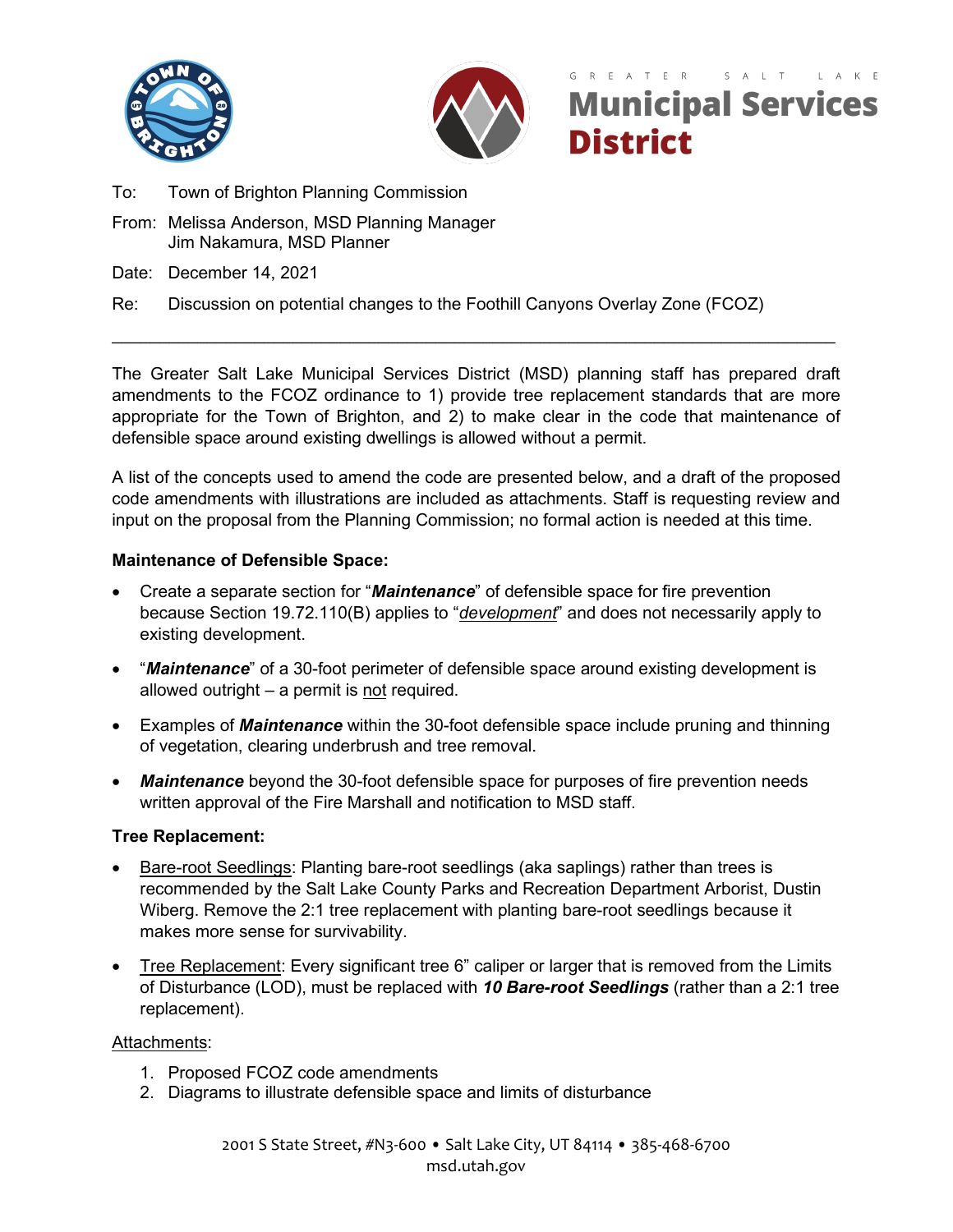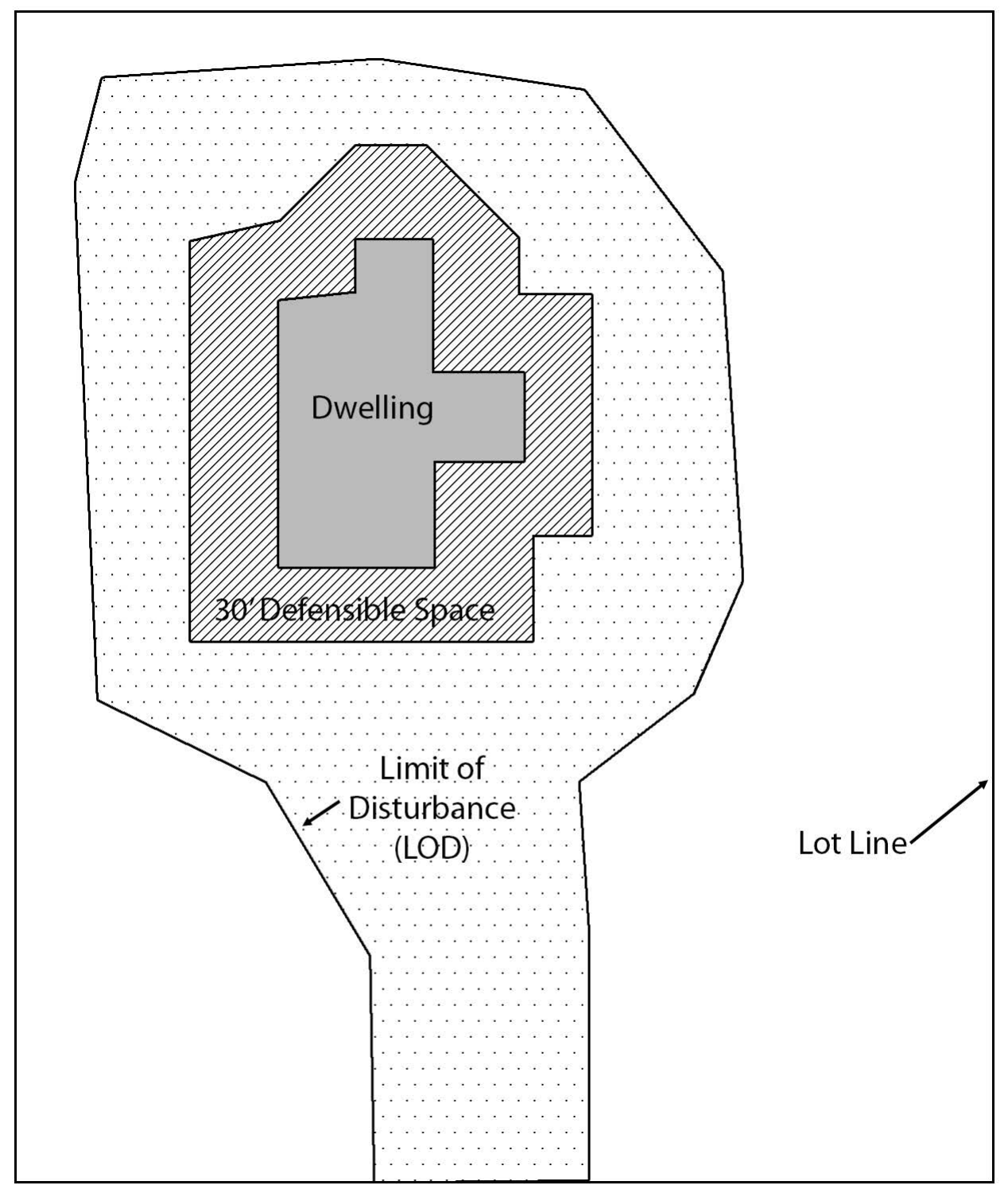**Dwelling** 30 Defensible Space



# Lot Line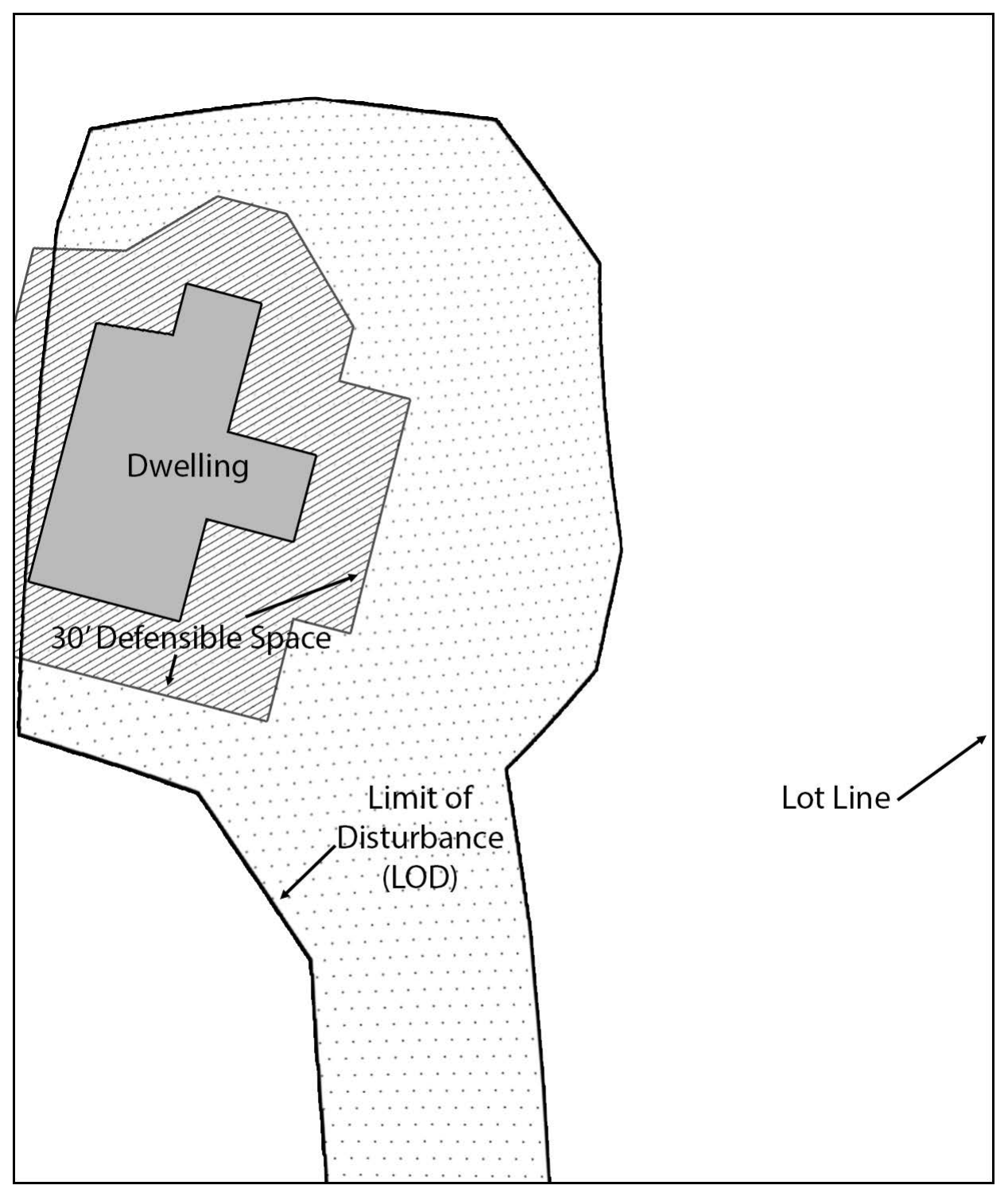#### **19.72.110 - Tree and vegetation protection.**

- A. Purpose. Protection of existing tree and vegetation cover is intended to:
	- 1. Preserve the visual and aesthetic qualities of the county's foothills and canyonsTown of Brighton.
	- 2. Encourage site design techniques that preserve the natural environment and enhance the developed environment.
	- 3. Control erosion, slippage, and sediment run-off into streams and waterways.
	- 4. Increase slope stability.
	- 5. Protect wildlife habitat and migration corridors.
	- 6. Conserve energy, in proximity to structures, by reducing building heating and cooling costs.
- B. Applicability. These provisions apply to all development in the foothills and canyons overlay zone, with the following exceptions:
	- 1. The removal of dead or naturally fallen trees or vegetation to protect public health, safety, and welfare.
	- 2. The selective and limited removal of trees or vegetation necessary to obtain clear visibility at driveways or intersections, to perform authorized field survey work, or to protect structures from fire consistent with the Utah Wildland-Urban Interface Code.
	- 3. The removal of trees or vegetation on land zoned or lawfully used for agricultural and forestry activities, including tree farms, or pursuant to approved forest management programs. In the event a site is substantially cleared of trees pursuant to such legitimate activities, no development or site plan applications for other types of development may be accepted by the county town within thirty-six months from the date of the clearing.
	- 4. The director has discretion to administratively offer relief of the standards in this section by up to twenty-five percent if either of the following circumstances applies:
		- a. The modification is designed to yield:
			- i. More effective preservation of existing mature trees, vegetation, riparian areas, rock outcrops, or other significant natural features of the site;
			- ii. Less visual impact on the property or on the surrounding area; or
			- iii. Better protection of wildlife habitat; or,
		- b. Strict application of the standard(s) would render a site undevelopable.
- C. Tree/Vegetation Removal.
	- 1. Outside the Limits of Disturbance. No trees or vegetation may be removed outside the approved limits of disturbance unless specifically exempted by this section.
	- 2. Within the Limits of Disturbance. Significant trees removed from within the limits of disturbance shall be replaced as set forth in this section.
	- 3. Wildfire Hazards and Tree/Vegetation Removal. Defensible space is defined as the required space between a structure and wildland area that, under normal conditions, creates a sufficient buffer to slow or halt the spread of wildfire to a structure. Appropriate defensible space surrounding a structure is established in Utah Wildland-Urban Interface Code incorporated in UFA Wildland-Urban Interface Site Plan/Development Review Guide. A copy of the approved fire protection plan shall be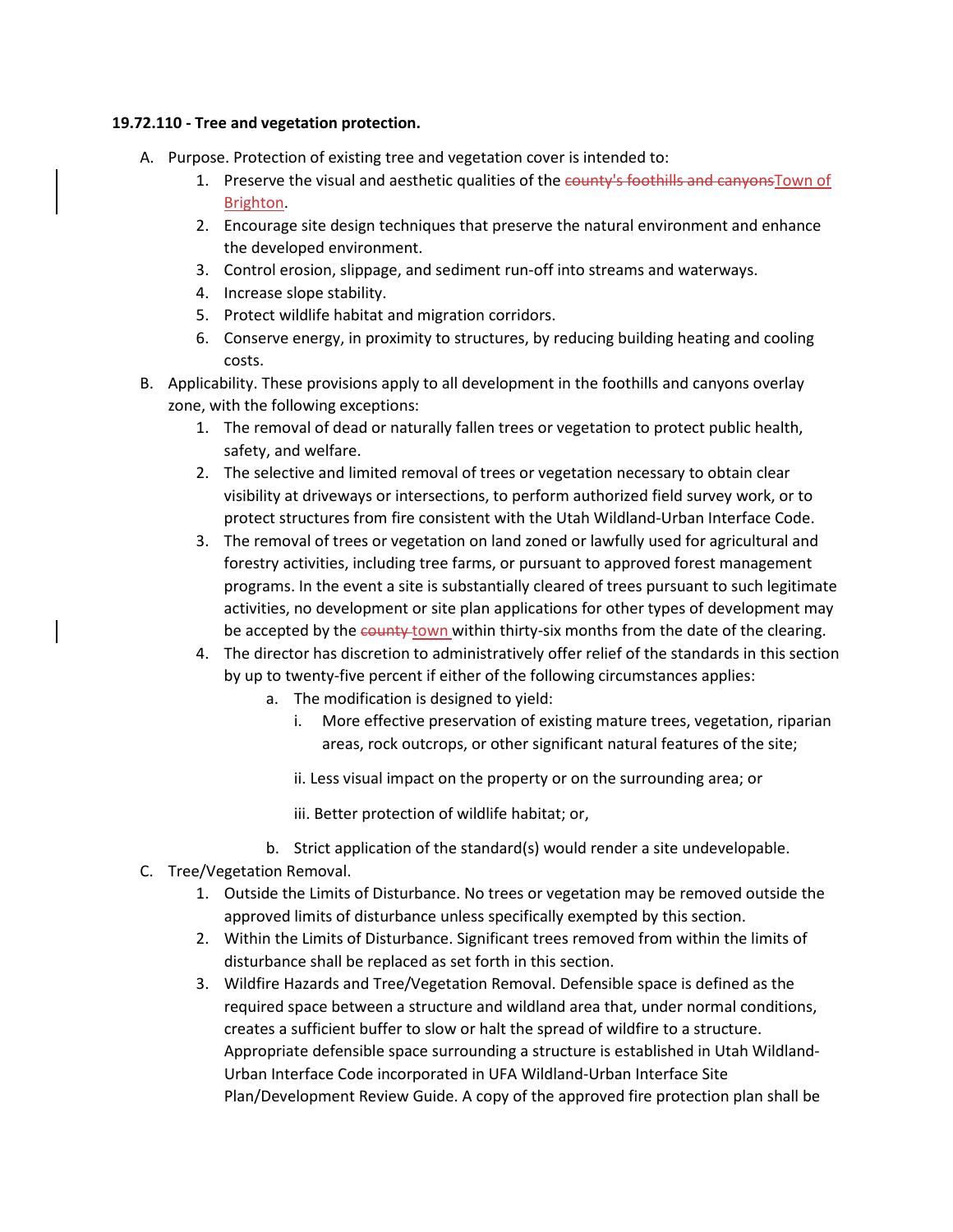submitted to the zoning administrator for incorporation into the final approval documents.

- 4. Tree/Vegetation Removal for Views Prohibited. No trees or vegetation may be removed solely for the purpose of providing open views to or from structures on a site.
- D. Replacement of Significant Trees.
	- 1. When a significant tree is removed from inside the established limits of disturbance, which removal is not required by wildland-urban interface standards referenced in C.3. above, the applicant or developer shall replace such tree(s) on the lot, according to the following schedule and requirements:
		- a. A significant tree that is removed shall be replaced by two trees with a minimum size of one inch caliper for deciduous trees and a minimum height of four feet for coniferous trees with 10 bare-root seedlings native to the surrounding area and placed in locations on the lot that are appropriate, feasible, and practical for growth  $\tau$  are outside the defensible space and that comply with fire requirements and standards, as determined by the zoning administrator planning director or their designee.
		- b. Replacement trees shall be maintained through an establishment period of at least two years. The applicant shall post a bond in the amount of ten percent of the value of all replacement trees guaranteeing their health and survival during the first year of the establishment period.
	- 2. If the remainder of the lot outside the permitted limits of disturbance is heavily wooded, defined as areas of trees with canopies that cover eighty percent of the area, and is not suitable to the planting of replacement treesreplacement bare-root seedlings, the requirement to plant replacement trees requirementbare-root seedlings may be waived by the zoning administratorplanning director or their designee.
	- 3. Planting replacement trees may be allowed by the zoning administrator on parcels within the subdivision or adjoining open space or forest service land upon the written consent of the property owner or representative of the property owner of the parcel(s) where the trees are being planted. In order to minimize disturbance of public land, saplings may be used in lieu of the larger trees listed in subsection 1.(a) above at the rate of ten saplings per required replacement tree, for trees planted on publicly owned land.
- E. Revegetation and Land Reclamation Plan.
	- 1. On a parcel of land that has been or will be altered from its natural condition by manmade activities, a revegetation and land reclamation plan prepared and certified by a qualified professional may be required for review and approval by the director. The plan shall incorporate the elements of the fire protection  $\theta$ lan, andplan and shall indicate a timeframe for revegetation that is acceptable to the county town and that takes into account optimal seasonal growing conditions.
	- 2. The revegetation and land reclamation plan shall depict the type, size, number, and location of any vegetation and trees to be planted and illustrate how the site will be recontoured with sufficient topsoil to ensure that vegetation is successful. All new trees shown on the plan shall: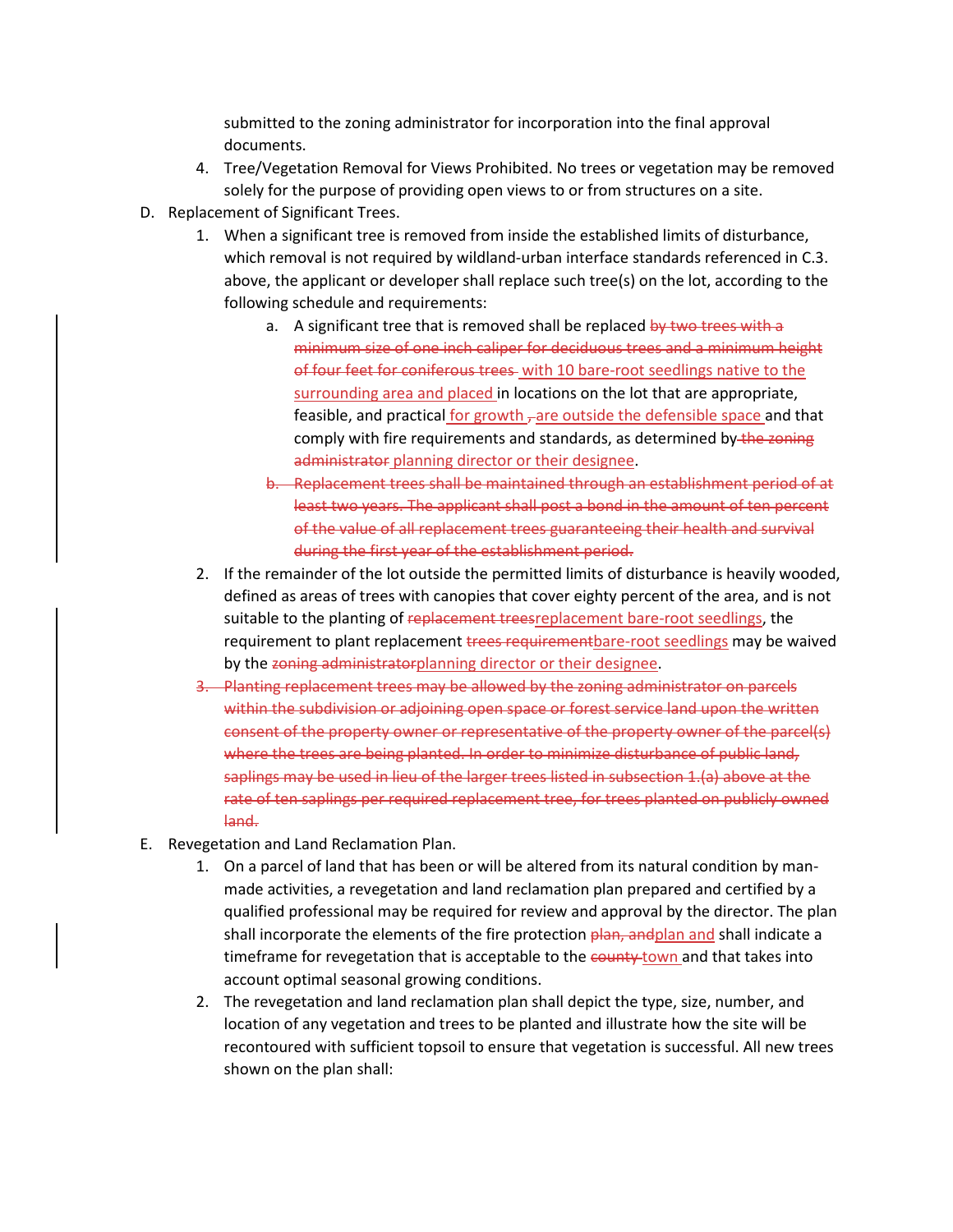- a. Comply with the Vegetation Clearance Guidelines of the Wildland-Urban Interface Code;
- b. Be spaced no closer than twenty feet on center; and,
- c. Be on the Utah Fire Resistive Species list in the Wildland-Urban Interface Code.
- 3. Any slope exposed or created in new development shall be landscaped or revegetated with native or adapted trees and plant material. New vegetation shall be equivalent to or exceed the amount and erosion-control characteristics of the original vegetation cover in order to mitigate adverse environmental and visual effects.
- 4. On man-made slopes of twenty-five percent or greater, plant materials with deep rooting characteristics shall be selected to minimize erosion and reduce surface runoff. The planting basin shall be kept level with a raised berm around the base of the plant to help retain moisture.
- 5. Topsoil that is removed during construction may be conserved for later use on areas requiring revegetation or landscaping, such as cut-and-fill slopes.
- 6. The land reclamation plan may not include landscaping or other elements that conflict with the approved fire protection plan.
- F. Tree/Vegetation Protection During Construction and Grading Activities.
	- 1. Limits of disturbance, as established in [Section 19.72.160,](https://library.municode.com/ut/salt_lake_county/codes/code_of_ordinances?nodeId=TIT19ZO_CH19.72FOCAOVZOFC_19.72.160LIDI) shall be shown on the final plans for development and shall be clearly delineated on site with fencing or other separation methods approved by the director prior to the commencement of excavation, grading, or construction activities on the site.
	- 2. Within the limits of disturbance, fencing, at a minimum, shall be placed around each significant tree that will not be removed and around stands of twelve or more smaller trees. Such fencing shall be placed at the edge of the individual or outermost tree's drip zone. No construction, grading, equipment or material storage, or any other activity is allowed within the drip zone, and the fencing must remain in place until all land alteration, construction, and development activities are completed.
	- 3. If it is necessary to fill over the root zone, compacted soils shall be avoided by sandwiching fabric, rocks, and more fabric under the area to be filled.
	- 4. If fill creates a tree well or depression around a tree or shrubs, such area shall be filled in or drained so that the vegetation is not drowned by the pooling of rainfall or irrigation.
	- 5. If a significant tree that will not be removed has roots that are cut, the branches shall be trimmed by an amount equal to the percent of roots that were lost. Cutting more than thirty percent is prohibited. Roots shall be pruned cleanly prior to digging and not ripped off by heavy equipment. If the tree whose roots have been cut dies within a  $t_{\text{WQ}}$ yeartwo-year period, the replacement provision in section D above applies.
	- 6. Utility trenches near trees shall be avoided. If a line must be near a tree, tunneling, auguring, or other mitigation measures shall be used.
- G. Maintenance of Defensible Space
	- 1. Trees, undergrowth and other plant material within 30 feet of a dwelling may be removed without permitting or approval. This applies to new and existing construction and the maintenance of the defensible space.
	- 2. Trees more than 30 feet from the dwelling may only be removed if: